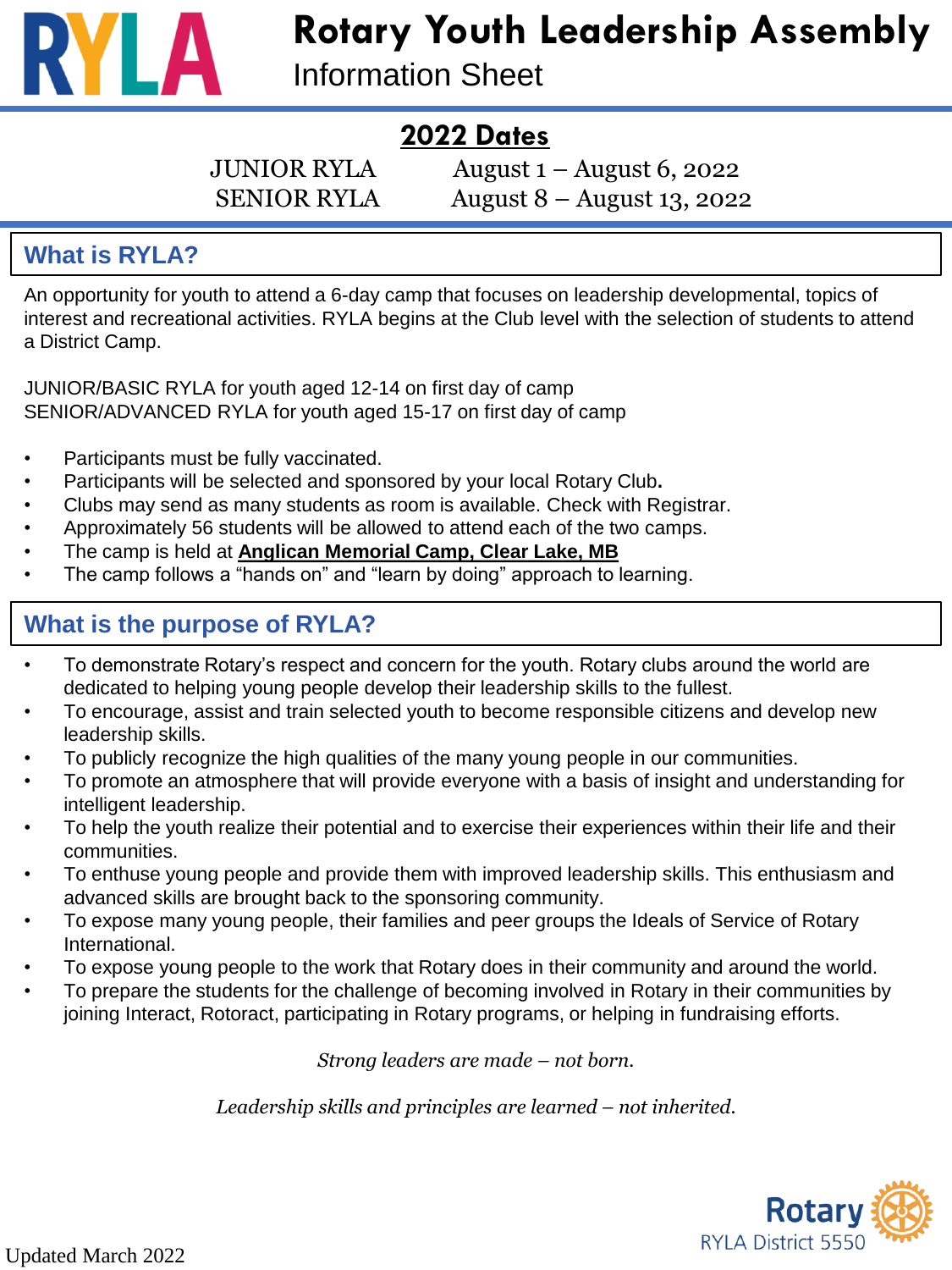#### **What is the selection criteria for RYLA?**

Each Rotary Club in District 5550 is invited to select young people in their community to attend RYLA. Clubs are encouraged to send one female and one male student to each camp, though can choose to send more if they are able.

Clubs are reminded that they are to meet with applicants before registering to ensure they meet the criteria. Below is a list of suggested criteria, but clubs may choose to add to this list.

#### **SUGGESTED CRITERIA**

- Leadership experience or potential as shown by active participation in youth groups and/or service as a youth leader.
- High moral character.
- Cooperative and willing spirit to participate in group activities
- Knowledge of current events and new developments in technology
- Able to communicate clearly
- Is personable and presents themselves in a respectful manners
- Perform well in school and/or work
- Involvement in school or extra curricular activities

# **Why send students to RYLA?**

- Participants will receive information to take-home about Rotary initiatives and Rotary Youth Programs, exposing them to Rotary International and all the work that Rotarians do at home and abroad
- Campers and sponsoring Rotary Clubs will be provided with the necessary information to begin an Interact club in their community
- Participating Rotary Clubs will gain the satisfaction of knowing they have given these students an opportunity to better understand themselves at a challenging and critical developmental age.
- RYLA graduates will have an opportunity to return as a counselor if openings are available
- Each participant will be presented with a Certificate of Participation.

# **What if we can't find students to send to RYLA?**

No problem! Due to the success of the program in the last few years, there are many applicants that apply without sponsoring Rotary Clubs. If your club is having trouble finding students in your community but are wanted to help a youth attend this wonderful experience, please contact the registrar or the current chair and we will work with you to find a camper to sponsor.

# **RYLA Topics of Interest**

Though the focus of camp changes from year to year, below is a list of topics that have been explored in the past.

- Self-Esteem
- Feelings and managing emotions
- Healthy relationships
- Communication skills
- Problem Solving
- Risk Taking
- Leadership skills
- Self-awareness
- Youth Entrepreneurs
- Business planning
- Career planning
- Environmental interests
- Self-Defense
- Event planning
- Fundraising
- Stewardship and service
- Raising awareness